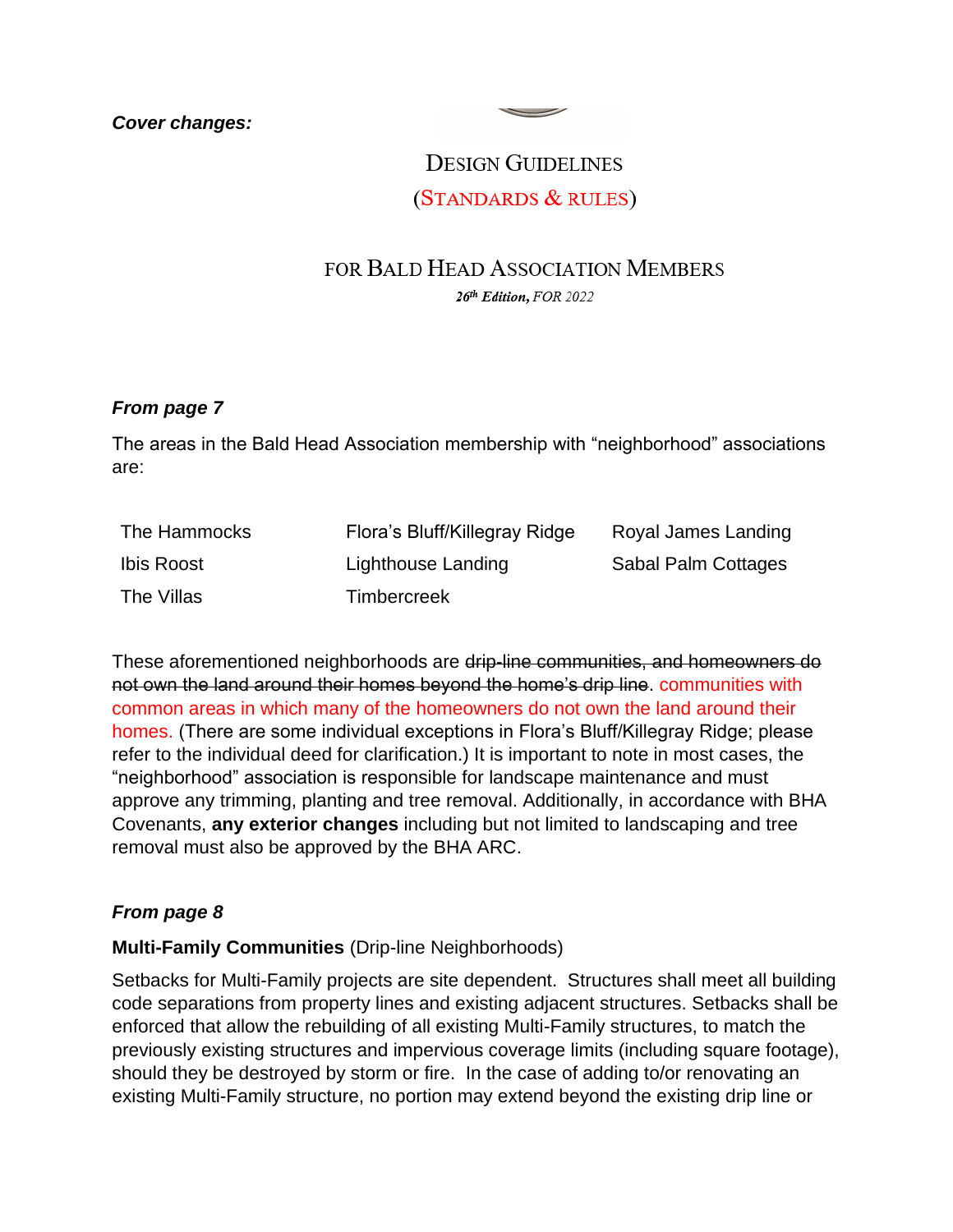exceed original square footage limits or impervious coverage. No ground clearing or vegetation removal is permitted without BHA/ARC approval.

"Drip-line" neighborhoods without a sub-association are Keeper's Landing, Surfman's Walk and Sumner's Crescent. These are areas where property owners own structures: houses, garages, and crofters and the ground under these structures to the drip line where water dripping off the roof would land. They also own and must maintain walkways, decks, stairs, fences and lights, which are beyond the drip line, and are built for their use only, as opposed to the use of the entire neighborhood. They do not own the land under decks, walkways and stairs or any land around or in the vicinity of their houses. Any structures, unapproved landscape changes, or gas tanks for individual use on these common areas is prohibited.

**Under or above ground propane gas tanks,** and structures benefiting individual properties **are not to be installed on BHA land.** 

## *From page 11*

New Construction Review Process

2. It is advantageous to use strongly recommended that applicants engage architects and designers who are familiar with the standards of Bald Head Island coastal construction and the environmental requirements of Bald Head Island. This helps to assure an appropriate level of competency and aesthetic desirability to maintain compatibility in this unique building environment.

#### *From page 12*

Steps in the New Construction Review Process

**Step Two** Employ a registered surveyor to obtain a complete survey as required and described within the Draft Preliminary Review Section. This survey must be less than two (2) years old and must include existing vegetation. This survey must be dated 2 years or less from the date of the submittal and must include existing vegetation and approximate tree canopy.

#### *From pages 14-15*

Draft Review

- 3. Survey. Must be sealed by a registered North Carolina surveyor and scaled 1" = 10'0". It must include:
	- a) property lines with dimensions and bearings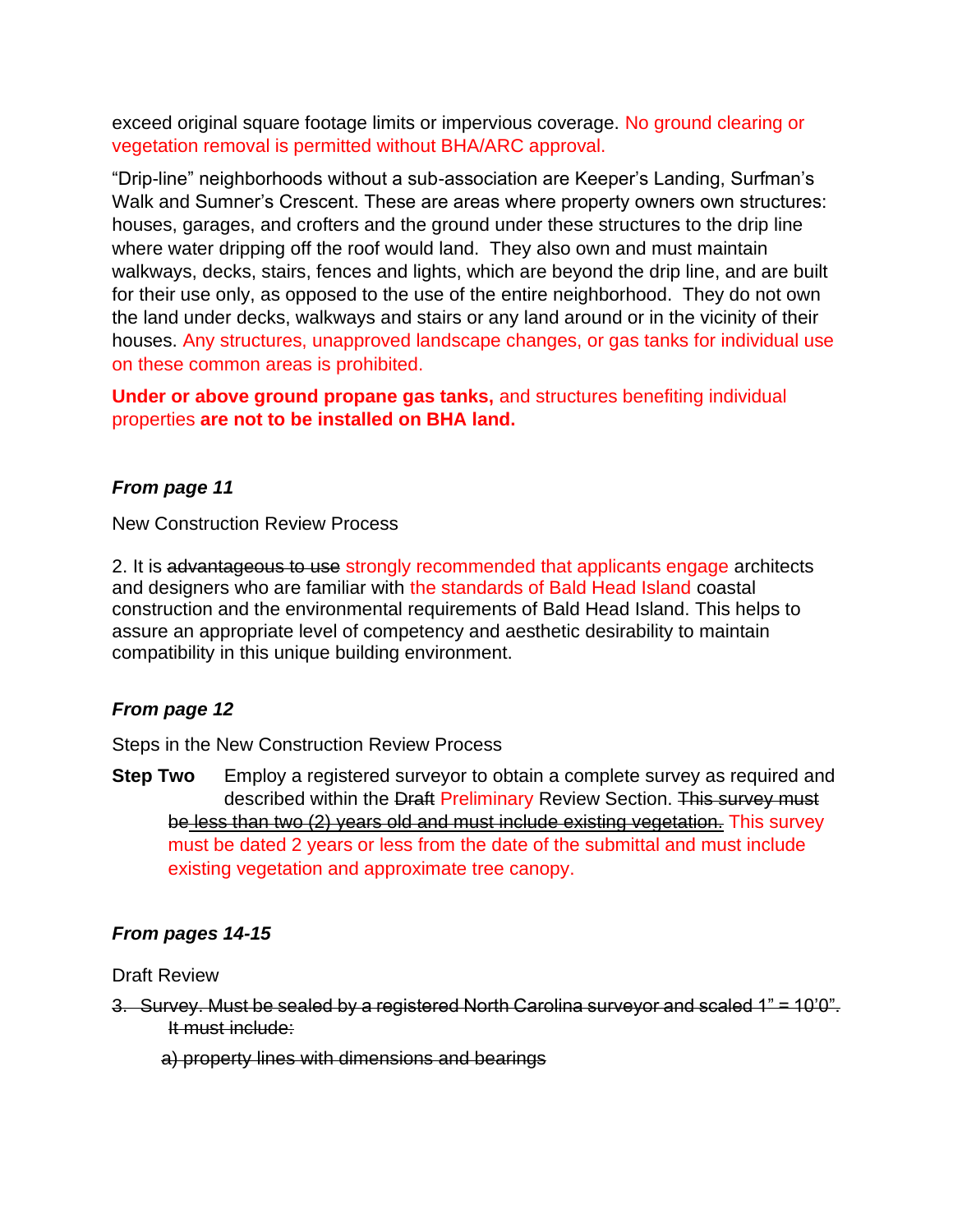b) existing contours at one-foot maximum intervals, each indicating elevation above sea level

c) existing location of all trees with a minimum caliper of 3 inches in diameter measured 48" along the trunk from ground level and clustered growth vegetation 2 square feet or more at ground level, regardless of branching habits or diameter of the branches

d) north arrow

e) setback limits

f) the survey must include the required sightline setback calculations for oceanfront properties (see Sightline Setback requirements page 129)

g) the survey must be dated less than two (2)-years old

#### 4. 3. Schematic Drawings:

- a) Site Plan with basic dimensions and noted setbacks
	- a) Site Plan at  $1" = 10'$ 
		- 1) north arrow 2) property lines with dimensions and bearings 3) existing and proposed contours 4) location of all trees to be removed that are over 3" in caliper at 48" height from grade (noted "removed") 5) roof plan shown to side at same scale 6) first floor elevation (FFE) indicated 7) setback limits shown 8) building accurately located from property line 9) overhangs indicated with dashed lines 10) drives and walks shown 11) FEMA Zone designation and Base Flood Elevation indicated
- c) Elevations at  $\frac{1}{4}$ " = 1' 0". One for each major exposure including all accessory structures.
	- 1) Conceptual drawings should establish proportion, fenestration, size and mass
	- 2) Roof lines with minimum pitches, steps and porches shown

1) show how building relates to ground level

2) show screening type and location (this includes screening utilized for the HVAC and trash enclosures)

3) indicate overall height from ground to ridge of roof

4) indicate overall height from virgin low point under the house to ridge of roof

5) indicate relationship of finished first floor to FEMA flood elevation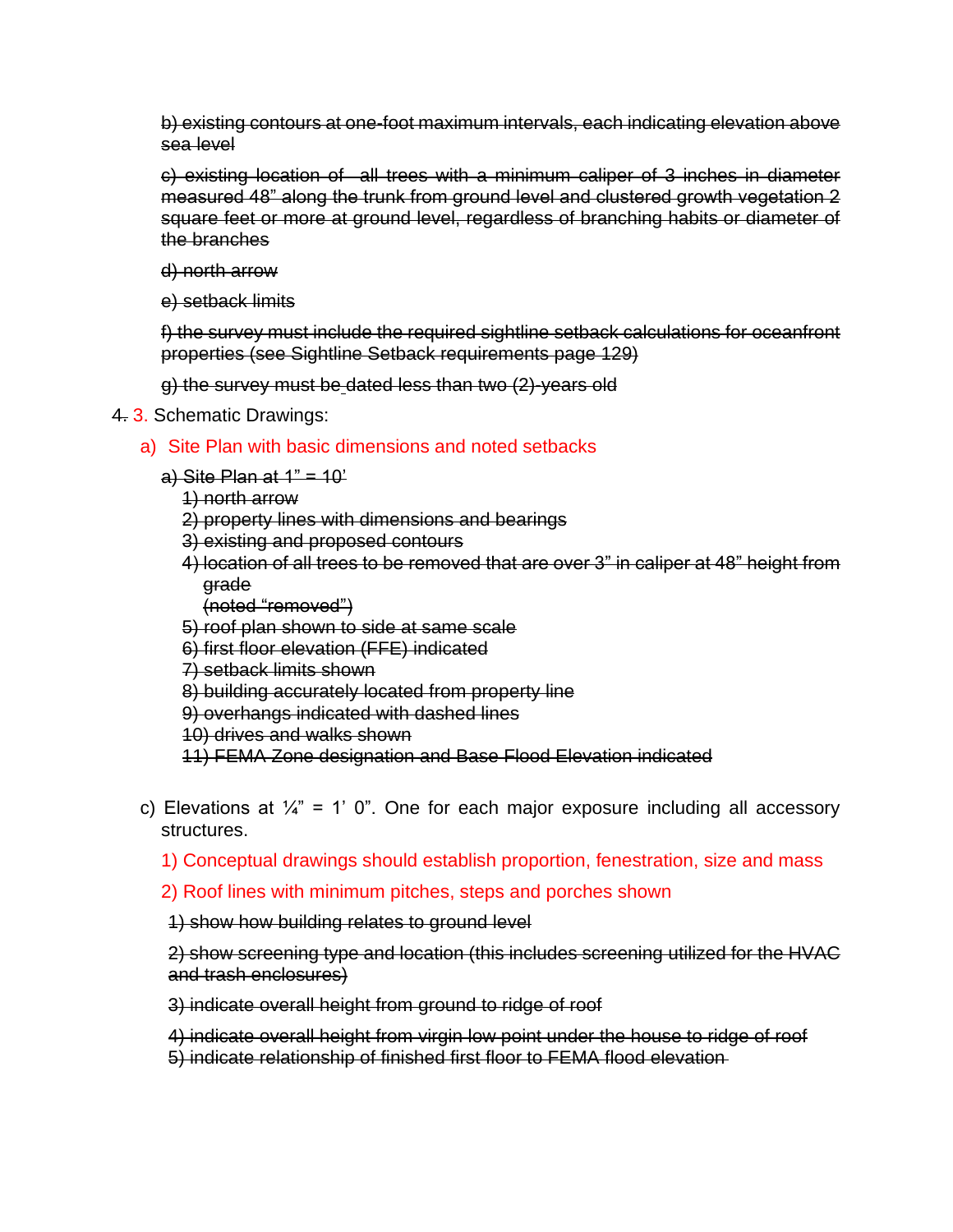## *From pages 15-18*

#### Preliminary Review

3.

- g. survey must be dated within 2 years of the date of the submittal. survey must be dated 2 years or less from the date of the submittal.
- h. identify base flood elevations, and if applicable, 404 wetlands and CAMA lines.
- 4. a.
- 11)the location of non-stacked guest parking for two carts within setbacks (Cape Fear Station Lot designation guest parking may vary. See Appendix C)
- 14)the location of the electric meter, including any necessary platforms or steps (cannot be located in setback)
- 17)specified lay-down area for materials storage
- 19) the location of Village address bollard(s)

b.

5) all fixtures, cabinets and appliances shown

d.

4) materials and design details for the trash, HVAC and outdoor shower enclosures (including access platform and stairs if required for HVAC/electric)

#### 5) the overall height from ground to ridge of roof

10) the exterior lighting and fixture details

#### *From pages 19-20*

#### Final Review

5. Final Drawings:

#### a. **Site Plan**

1 the location of non-stacked guest parking for two carts within setbacks

2 the location of the electric meter, including any necessary platforms or steps (cannot be located in setback)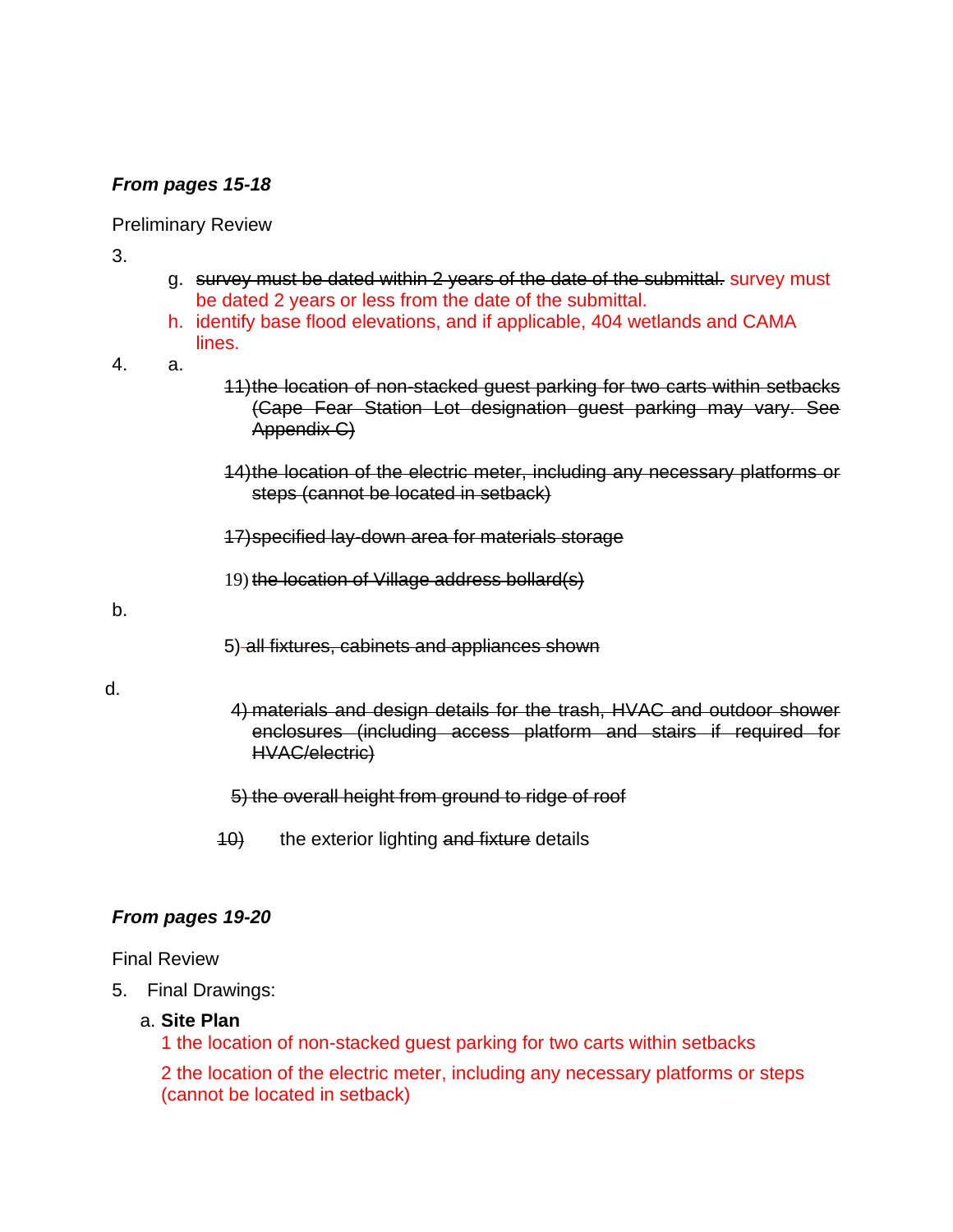- 3 specify lay-down area for material storage
- 4 the location Village address bollard(s)
- 5 the location of the Village YES/NO garbage tag (see specific guidelines)

Revised as required by the Preliminary Review indicating each change with a "revision cloud"

#### **d. Elevations**

There should be two pages, the first showing the North and West exposures and the second showing the South and East exposures. These pages should provide the following information for the house and accessory buildings elevations:

- i. how the building relates to ground level
- ii. the grade level screening type, design details and location
- iii. materials and design details for the exterior of the proposed structure
- iv. materials and design details for the trash, HVAC and outdoor shower enclosures (including access platform and stairs if required for HVAC/electric)
- v. the overall height from the virgin low point at the house footprint perimeter to ridge of roof
- vi. the dimensions of the eave and rake overhangs
- vii. the primary and secondary roof pitches
- viii. the relationship of finished first floor to FEMA flood elevation
- ix. the exterior lighting details

Revised as required by the Preliminary Review indicating each change with a "revision cloud"

#### **f. Details Plans at ¼" = 1'0" scale**

This page should include the house and accessory building's details and indicate the materials, dimensions and design for:

- i. the HVAC enclosure
- ii. trash enclosure
- iii. fencing, if applicable
- iv. columns
- v. railings
- vi. walkways and driveways, if these details were not included on the site plan
- vii. brackets, if applicable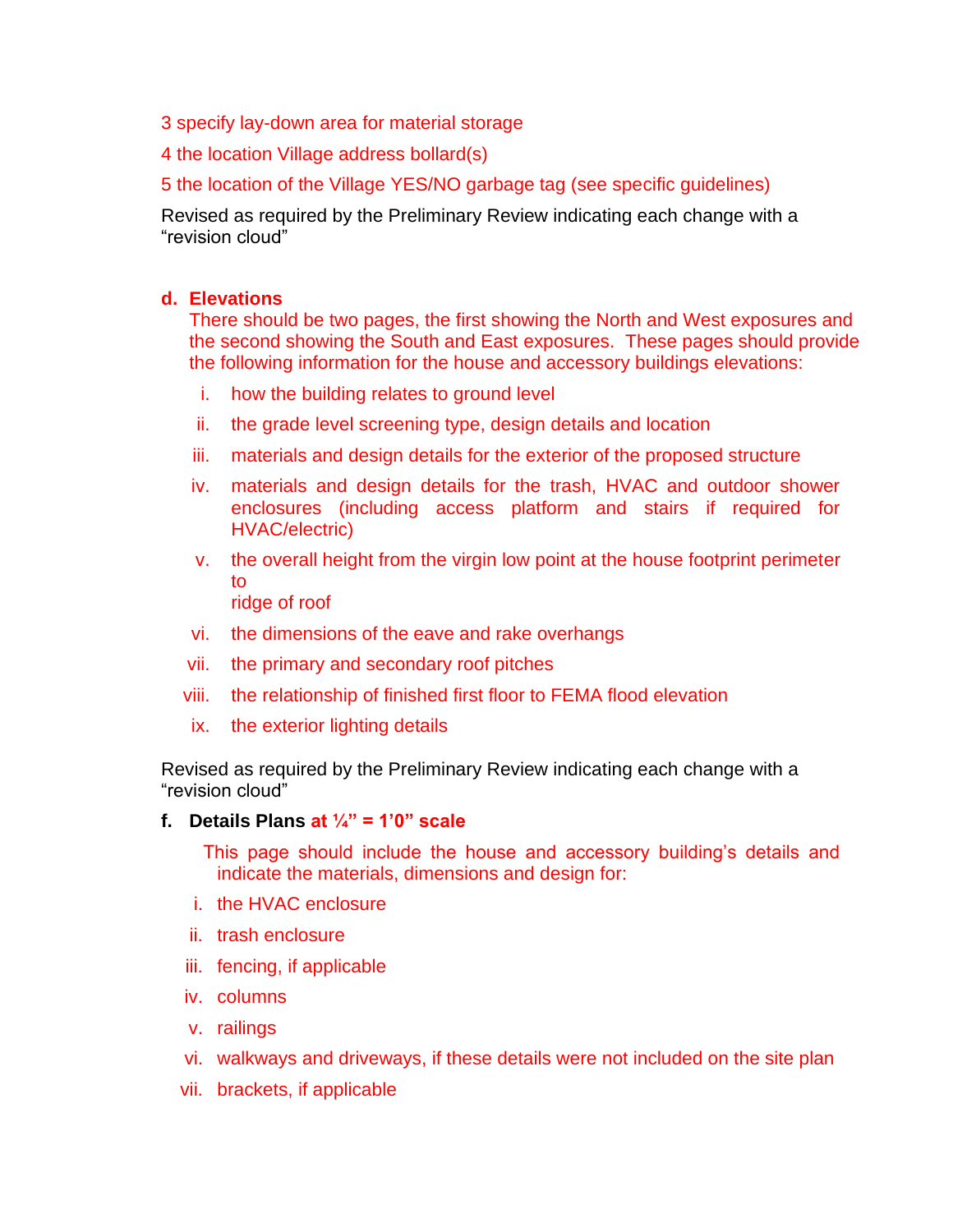- viii. lighting fixtures
	- ix. grade-level screening
	- x. window and door trim
	- xi. garage doors
- xii. other

Revised as required by the Preliminary Review indicating each change with a "revision cloud"

**g. Electrical Plans Electrical plans at ¼" = 1'0" scale** This page should include the location of all house and accessory building exterior lighting fixtures. The site plan must include the location of all pathway lighting. Specifications must be included for all proposed exterior lighting fixtures including lumens, source to baffle measurements and color temperature per the Design Guidelines.

#### *From pages 21-22*

Renovation Review Process

**There are different types of renovations. Please qualify your submittal and include the appropriate fee. See page 30 for current fee schedule. Submittals without a fee are not complete.**

As noted in Appendix G, the Covenants require in Article 7.4 . . . A submission for review of the proposed renovations must contain:

1. The appropriate Major or Minor Renovation or Change Application Form including a description of the renovations and coordinating questionnaire. A letter of intent may be included.

9. Complete Major Renovation Submittals for Categories I or II (see below for the appropriate category) must be received 21 days prior to the meeting date; Minor Renovations must be received 14 days prior to the meeting date.

#### **Renovation Categories:**

Major Renovations: There are 2 categories of Major Renovations. **Category A** - Additions of 250 or more heated sq. ft. or 500 or more unheated sq. ft. **Category B** - Additions of less than 250 heated sq. ft. or 250- 500 unheated sq. ft.

#### **Major Renovations:**

**Category I** – Additions of 1000-1599 heated square feet; or nonheated space of 1200 or greater square feet.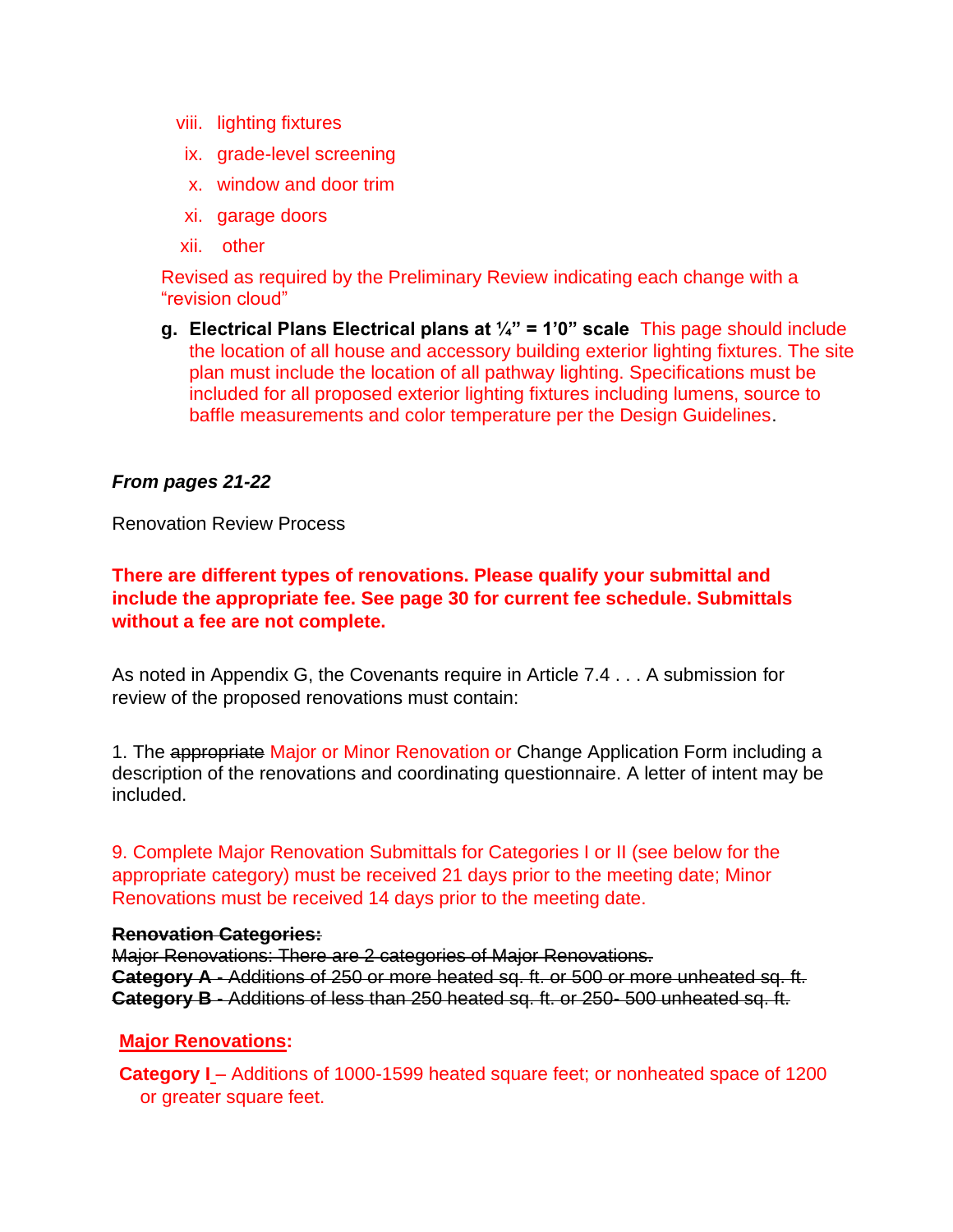**(Note:** Renovations involving 1600 heated square feet or more; or 50% of the existing structure to be removed or revised are subject to new construction fees and guidelines.)

**Category II**-Additions of 250 -999 heated sq. ft; or 500-1199 unheated sq. ft.

**Category III**-Additions of less than 250 heated sq. ft, or less than 500 unheated sq. ft.

## **Plan Requirements for Major Renovations:**

- Two scaled full-size printed copies
- One 11 x 17 printed copy
- One emailed PDF copy
- One emailed AutoCAD-compatible copy, if available
- Completed Major Renovation Application
- Fee (see page 30)

**Minor Renovations**: There are 2 categories of Minor Renovations.

**Category A I** - Additions of less than 250 unheated sq. ft., landscaping changes and other changes not categorized.

 **Category B** II - Replacement of an existing feature. e.g. garage door, front door, single window, etc.

## **Plan Requirements for Minor Renovations:**

- One scaled full-size printed copy
- One 11 x 17 printed copy
- One emailed PDF copy
- One emailed AutoCAD-compatible copy, if available
- Complete Minor Renovation Application
- Fee (see page 30)

Major Renovations typically involve additions of heated space. Minor Renovations typically do not involve heated space. Should more than 50% of an existing structure be removed or revised, it will be reviewed as new construction, subject to the New Construction Review Fee and current design guidelines If an 'As Built' survey is not on file at the ARC Office, submittals for a new accessory structure or additions in close proximity to the setback lines must include an 'As Built' survey as part of a complete submittal (see additional survey requirements for oceanfront properties). **After a new accessory building or addition is complete, an 'As Built' survey — including the new structure — must be submitted to the ARC Office within 30 days of receiving the Village Certificate of Occupancy. Non-compliance may result in fines.**

Minor Renovations typically do not involve heated space. Minor Renovations They typically do not alter of the form or significantly change elevations.

If there is a question whether a change qualifies as a Minor Renovation or Major Renovation, the ARC Coordinator will consult with the ARC Chair. The change review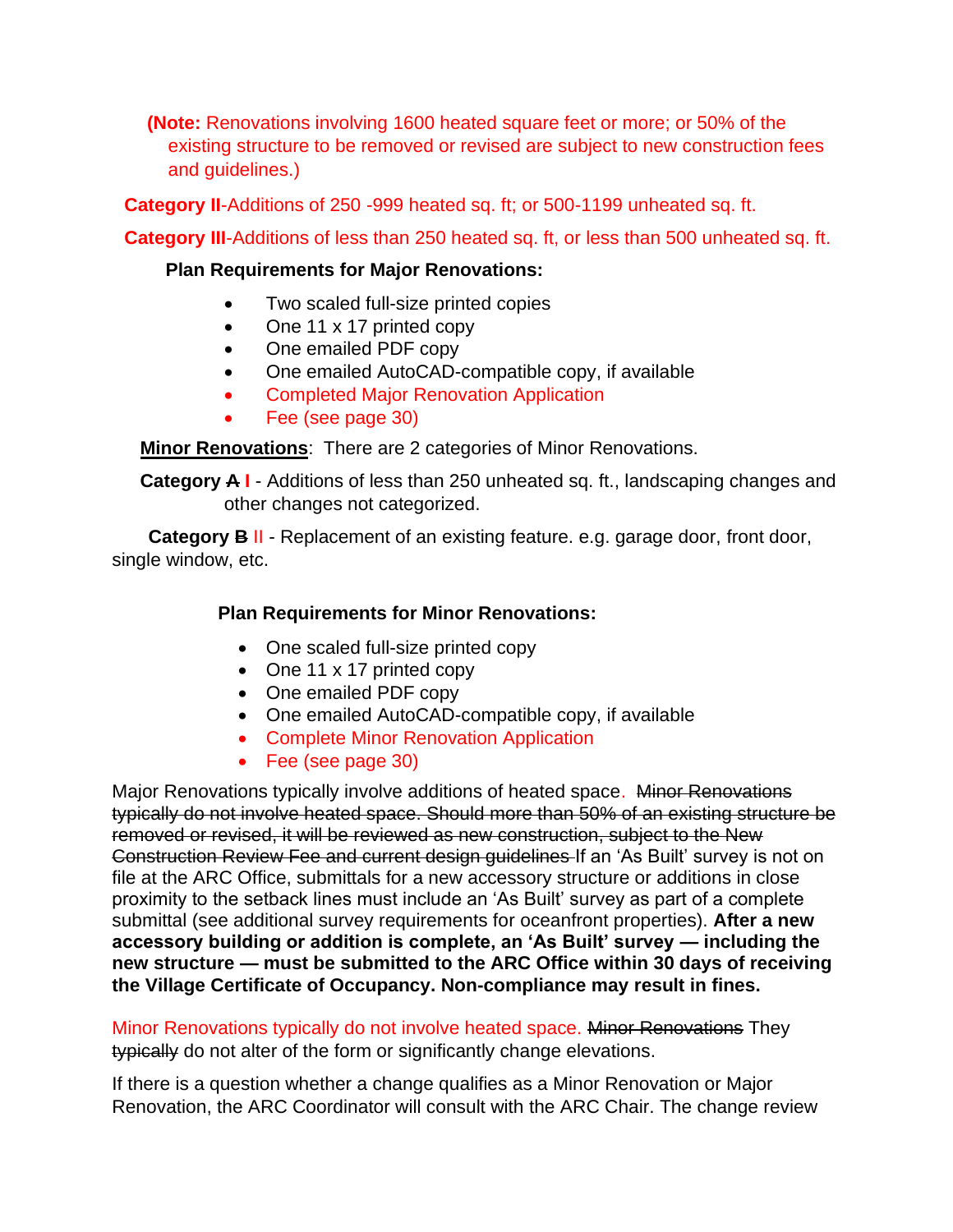fee must be submitted with the application. The site plan and elevations of proposed improvements may be provided by the applicant rather than an architect/designer if these submittals are presented professionally and drawn to scale. Major Renovations will in Category I or II may also be subject to the application requirements detailed under New Construction Review Process.

## *From page 23*

Paint/Roof Color Review

If an approved Paint/Roof Color Review application is on file, no approval shall be required to repaint the exterior of a structure or apply a new roof of similar material with the originally approved color scheme. with the originally approved color scheme. If an approved Paint/Roof Color Review application is NOT on file, one must be filed with the ARC for review and confirmation before proceeding to paint.

1. Changes to any exterior paint/stain or roof colors must be submitted to the ARC for a color review.

2. There is no charge for a Paint Review or Roof Color Review. A change of roof material requires a Minor Change application.

3. An ARC Paint/Roof Color application must be completed and include authentic manufacturer's color chips. The Paint/Roof Color Application is available in the Forms section.

4. Once a painting project has commenced on a structure, it must be completed within three months (90 days). (Note: This includes power washing and prep work that has removed any exterior finish.)

5. Retaining siding in an unfinished state is not allowed unless the original approval from the ARC was for unfinished siding.

## *From page 24*

Time Limits on Building and Renovation Projects

- 3 month limit for painting projects beginning with the power washing or other prep work.
- 3 month limit on minor repairs that may not require ARC approval or Village permit.
- 6 month limit for minor renovation projects beginning when building permit is granted.
- 1 year limit for major renovation projects beginning when building permit is granted.
- 2 year limit on new home construction projects beginning when building permit is granted.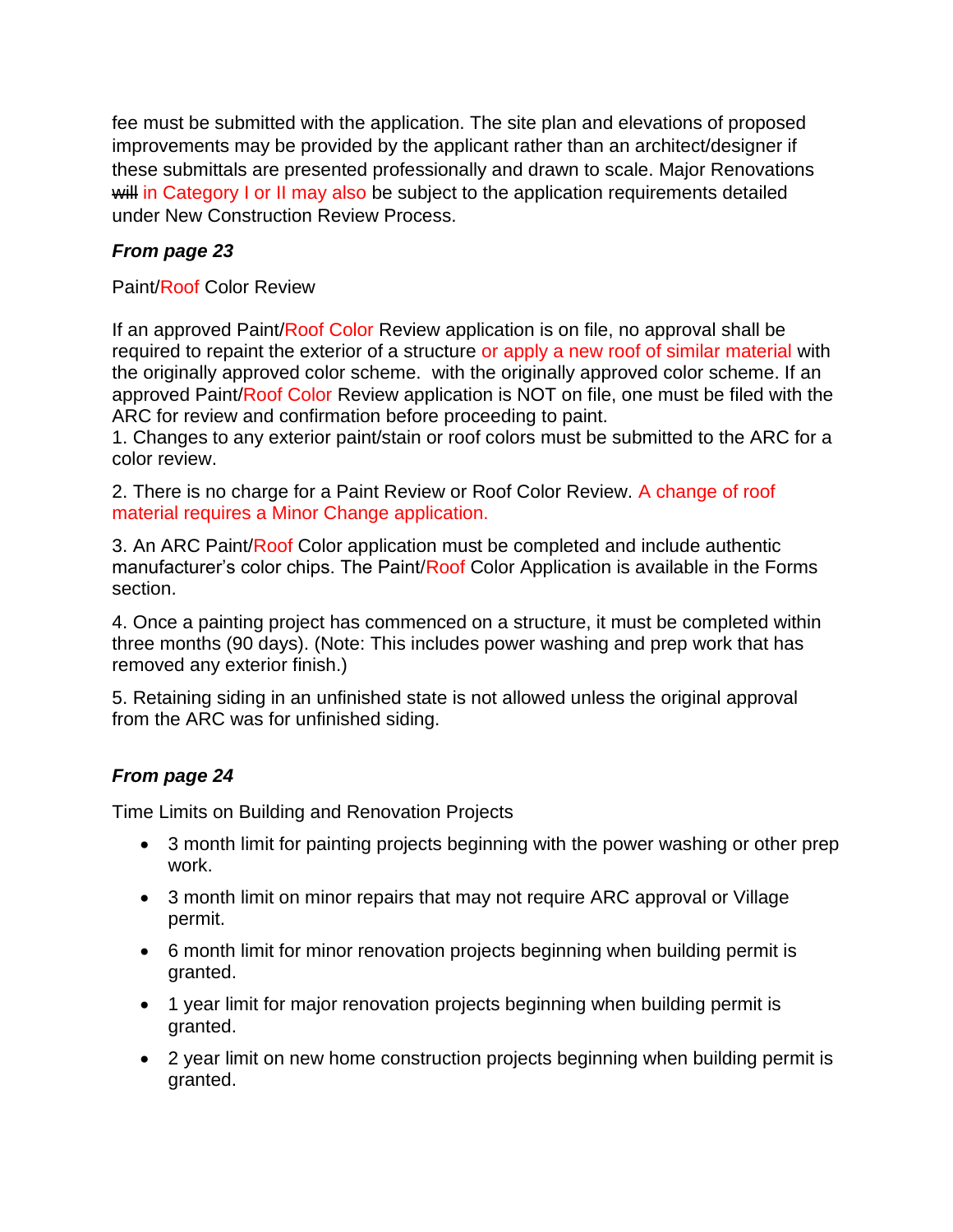- The final ARC on-site project inspection to establish that the new construction project has been completed in compliance with the approved plans **must be scheduled** with the ARC Coordinator by the project builder and conducted **within 30 days of the Certificate of Occupancy** issuance date. Repairs and Renovations which do not require ARC approval are subject to the same Time Limits. Any exterior requirement such as dumpsters, material laydown, etc. for indoor or outdoor construction is subject to the same Time Limits.
- If the plan for curing a Community Wide Standards violation requires a submittal to the ARC it is due by the end of the 60 days from the date of the notification letter. Time from receipt of the submittal, until the date of the response letter from ARC, is not counted toward the 150 days given to cure the violation.

**NOTE:** Adjustments may be considered by the ARC for inclement weather and extenuating circumstances. Violations have an urgent timeline and that may include ARC approval if the mitigation is not like/kind material, design, and footprint. (See Violations.)

## *From page 27*

#### Violations. . .

Damages may be assessed, and fines imposed of up to \$100 per day per violation. These fines are authorized by the Amended Covenants of the BHA and the Planned Community Act Chapter 47F of the NC General Statutes. They become effective five days after the BHA Board's approval of the recommendations.

Any structural, design or color changes or renovations to existing properties must be approved by the ARC.

The ARC refers violations to the BHA Board for possible fines and Mitigation.

In the normal and ordinary course, compliance by a homeowner with a Community Wide Standard violation (CWS) will not require ARC approval, as it is only maintenance. If, however, compliance with a CWS violation does require a structural, design or color change then approval by the ARC is required. The ARC application must be submitted with the plan by 60 days from the date of the notification letter. Time from the receipt of the ARC submittal until the date of the ARC response letter does not count toward the 150 day time limit.

The required Refundable Construction Deposit will be used to reimburse any administrative expenses, costs of repairing damage to Common Areas, fees, fines and penalties incurred during the construction process. It will be returned in full at completion of the project upon the following conditions. . .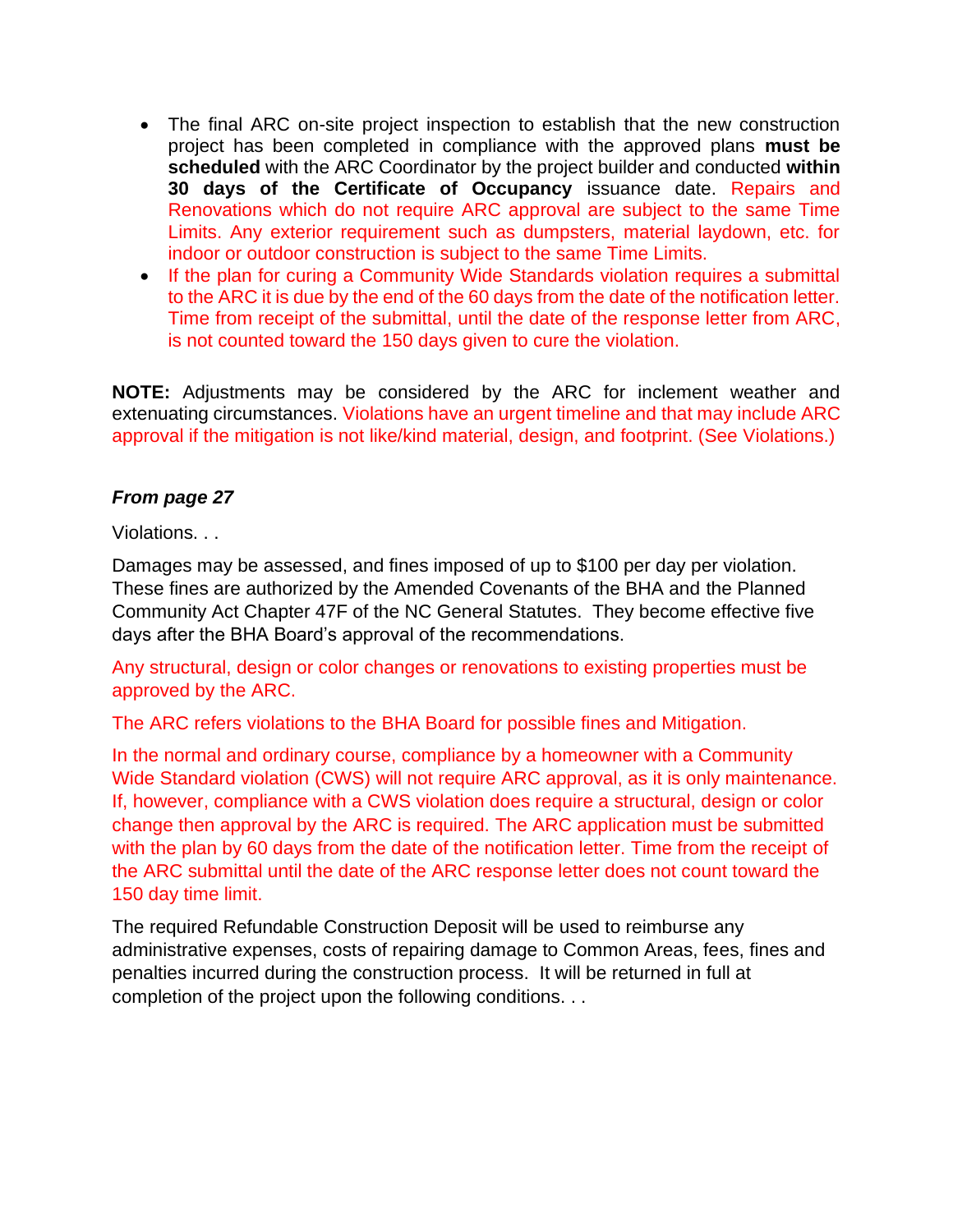## *From page 29*

#### REVIEW FEES FOR SINGLE FAMILY RESIDENCES

*New Construction:*

**\$ 3,000 3,700** New Construction Review Fee for up to three reviews (this includes any combination of Draft, Preliminary or Final review submittals). A new construction project may begin the review process as any of the three types of reviews.

**\$ 1,000** New Construction Review Fee for an additional review

**\$ 5,000 \$10,000** Refundable Construction Deposit

*Major Renovations:* 

**\$ 2,000** Heated space of 250 sq. ft. or greater; non-heated space of 500 sq. ft. or greater

**\$ 1,000** Heated space of less than 250 sq. ft.; non-heated space of less than 500 sq. ft.

## *Category I:*

**\$3,000** non-refundable review fee for Heated space change of 1000-1599 sq. ft.; non-heated space 1200 sq. ft. or greater. (1600 heated sq. ft. and over, or renovations involving 50% of the existing structure to be removed or revised is subject to new construction fees and guidelines.)

## *Category II:*

**\$ 2,000** Heated space of 250-999 sq. ft.; non-heated space of 500-1199 sq. ft. *Category III:*

**\$ 1,000** Heated space of less than 250 sq. ft.; non-heated space of 250-499 sq. ft.

*Minor Renovations:* 

**Category I - \$ 300** Non-heated space of less than 250 sq. ft., landscape changes and other renovations not categorized

**Category II - \$ 100 200** Design change of an existing feature, such as a door or window, roof material and Decorative Items.

**No fee** is required for a paint/roof color change review or a decorative item/other review.

*No charge for Plant Material Change. However, Landscape change plans including hardscape material such as gravel, exterior lighting, pavers, decking, etc. must fill out a Minor Change Application and include a \$300 fee.*

*Demolition:* **\$300** Main structure demolition project

**Fees and complete submittals required in the office by the published deadline for each ARC meeting.**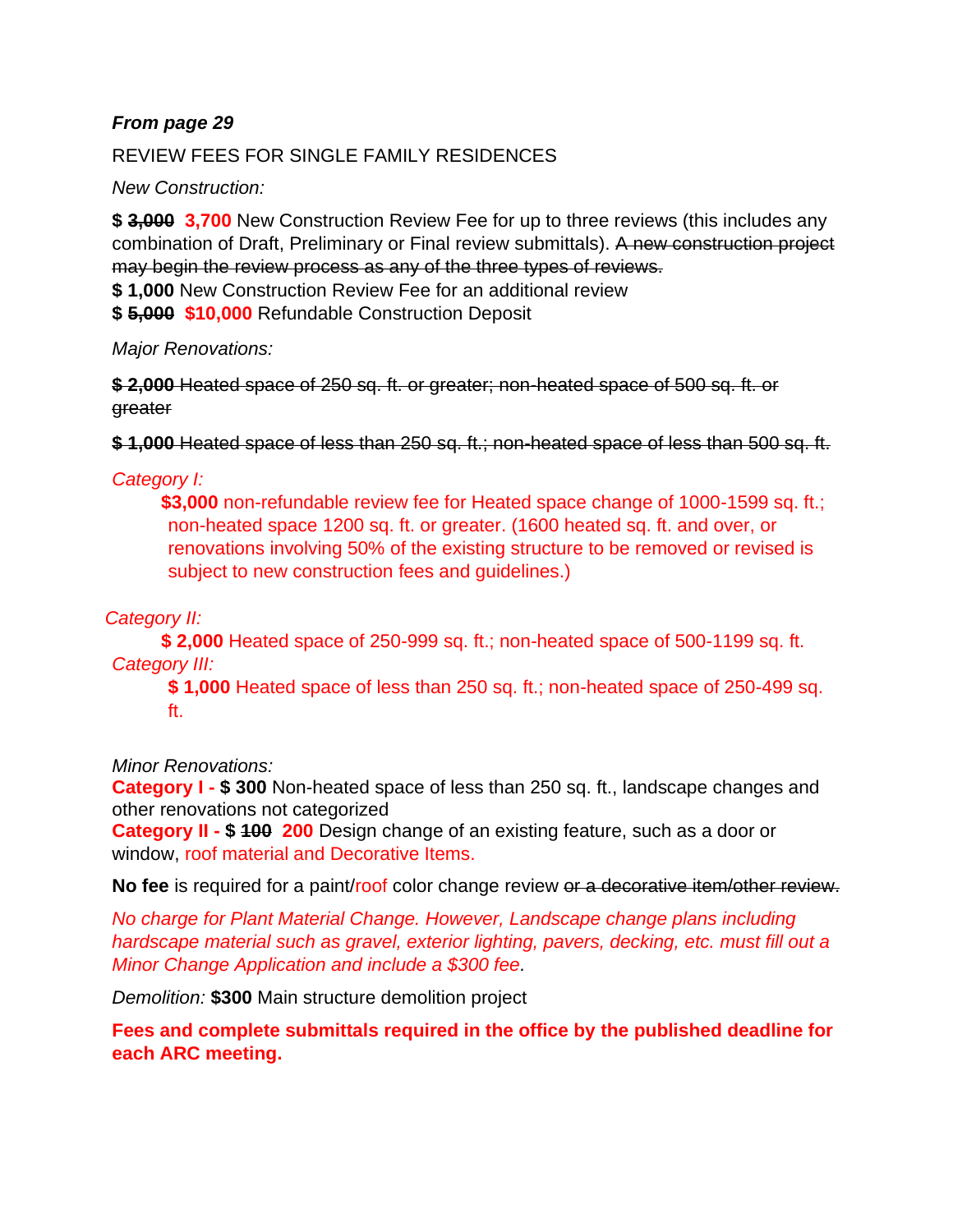*Forms on pages 30-59 Reflect fee changes, email address and minor edits to coordinate with changes above.*

## *From page 124*

Boats must be concealed from view, including but not limited to views from other properties, any public road or fairway view by using approved grade-level screening or vegetation. Any property owner who intends to store a boat on private property on the island and who does not have a pre-existing boat concealment solution must submit a construction or natural vegetation option for concealing the boat as part of the review process.

## *From page 127*

Fences

6. Electric fencing is not permitted. Invisible pet fences are the exception. Provided all components are not visible, the Owner is not required to submit an application to the ARC. It is the Owner's responsibility to assure all components are within their property lines and to keep those components in working order.

## *From page 129*

## Lighting (Exterior)

Light pollution is avoidable and prohibited. Protecting the natural atmosphere and habitat of Bald Head Island remains a priority for the BHI Conservancy. As we cohabitate with one another and nature in closer quarters due to growth, expect enforcement of light violations to help reduce impact. Owners are responsible for their renters and guests. Homes on the island must be extremely frugal with exterior lighting. Owners and renters should avoid open window coverings coupled with overuse of interior lighting, especially near or on the beach. Homes on the beachfront especially must be careful to prevent distraction of the hatchling and nesting sea turtles during the annual "turtle season" from May 1st to …

## *From page 131*

Paint and Colors . . .

## **REQUIREMENTS**

The main body paint colors in the forest environment must be earth tones. The main body of beach environment homes must be of a lighter intensity of hue. such as soft greens, greys or browns that All main body colors should be are of a subdued hue intensity and light to medium value unless otherwise approved by the ARC. Natural weathering will also be considered. Bright tropical and pastel hues colors are not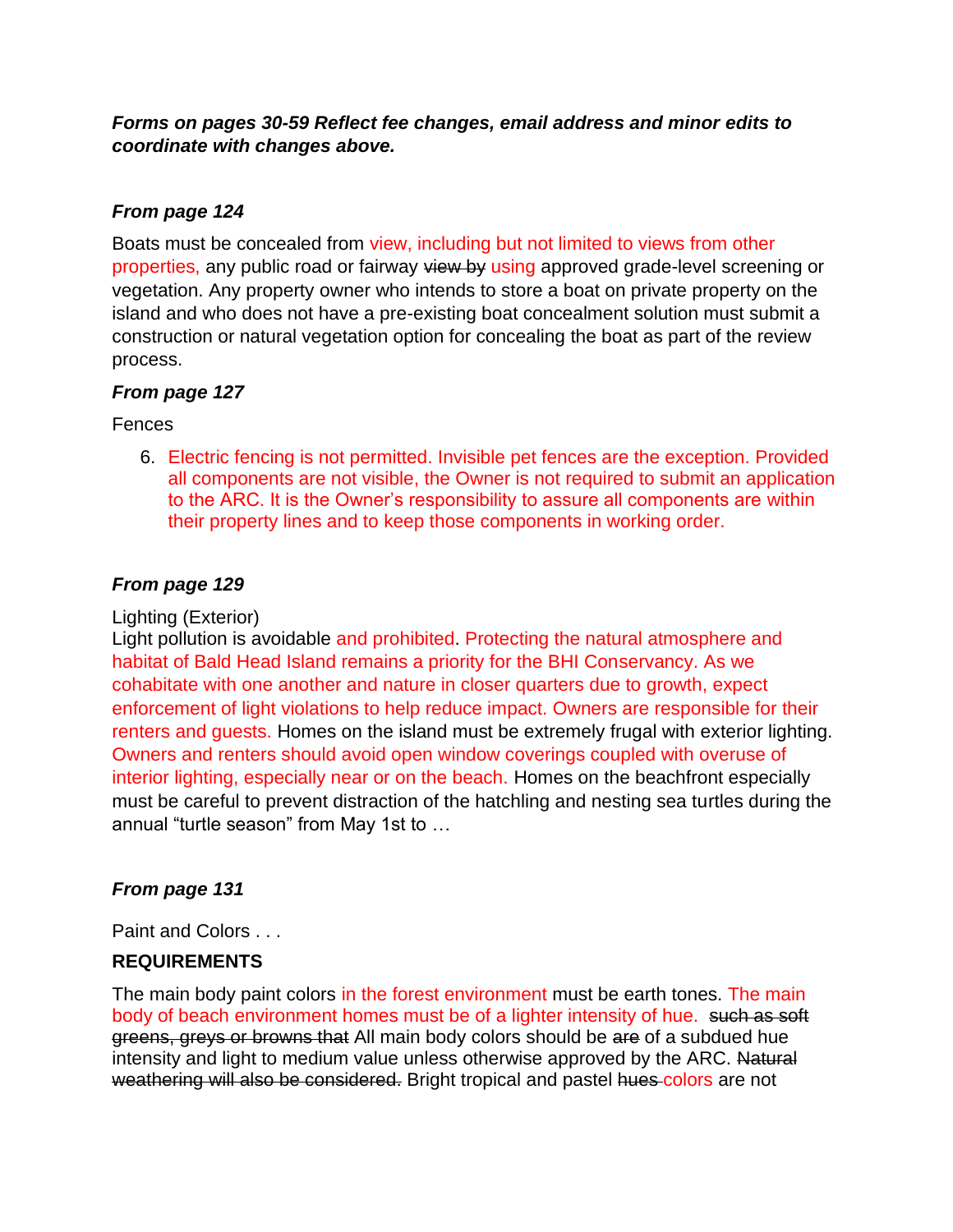generally acceptable for body colors, but however, they may be considered for accents unless otherwise approved by the ARC. with ARC approval.

The ARC Coordinator has a book of suggested color schemes that offer guidance in color selection for each environment.

## *From page 133*

Recreational/Play Equipment . . .

**2.** Portable basketball hoops may be placed on a homeowner's property temporarily, but as a courtesy to others, it is requested that basketball hoops not be left permanently in the yard. Please remove them when not in use and store where they are not within view of the street or surrounding neighbors. but they shall not remain in view beyond 48 hours and must be stored in an enclosed space. Basketball hoops shall not be used after 9pm.

## *From page 134*

12. Roofing color schemes must be of colors complementary to the island environment. Examples of these colors include beiges, grays and soft greens. Metal roofs are acceptable, but it is important to consider reflective qualities and choose softer, darker colors in open areas on or in front of the dune ridge. Mill finish or products that have the appearance of a mill finish are generally not acceptable finishes for metal roofing. Bright Silver, reflective galvalume, or mill finishes are not acceptable finishes for metal roofing. Roof vents, such as ridge vents and roof exhaust fans, must be painted to be compatible with the roof color. Unpainted copper is acceptable. Unpainted copper is acceptable.

#### *From page 136*

Temporary Storm-Protection Shutters

1. Temporary shutters may be used as a storm protection measure between June 1 and November 30 but must be removed in a timely manner after the danger of each storm has passed. Any attachments used with the temporary panels must be concealed from view when the panels are not installed.

## *Addition to page 149*

#### Stormwater Control

- 1. Building and landscaping design documents for new construction and renovation projects submitted to the ARC for approval shall, where necessary, include details of measures to control stormwater runoff from buildings and on the property to prevent damage, unsightly erosion, and safety hazards.
- 2. Trenches, rocks, gutters, and downspouts should be limited to areas likely to create problems.